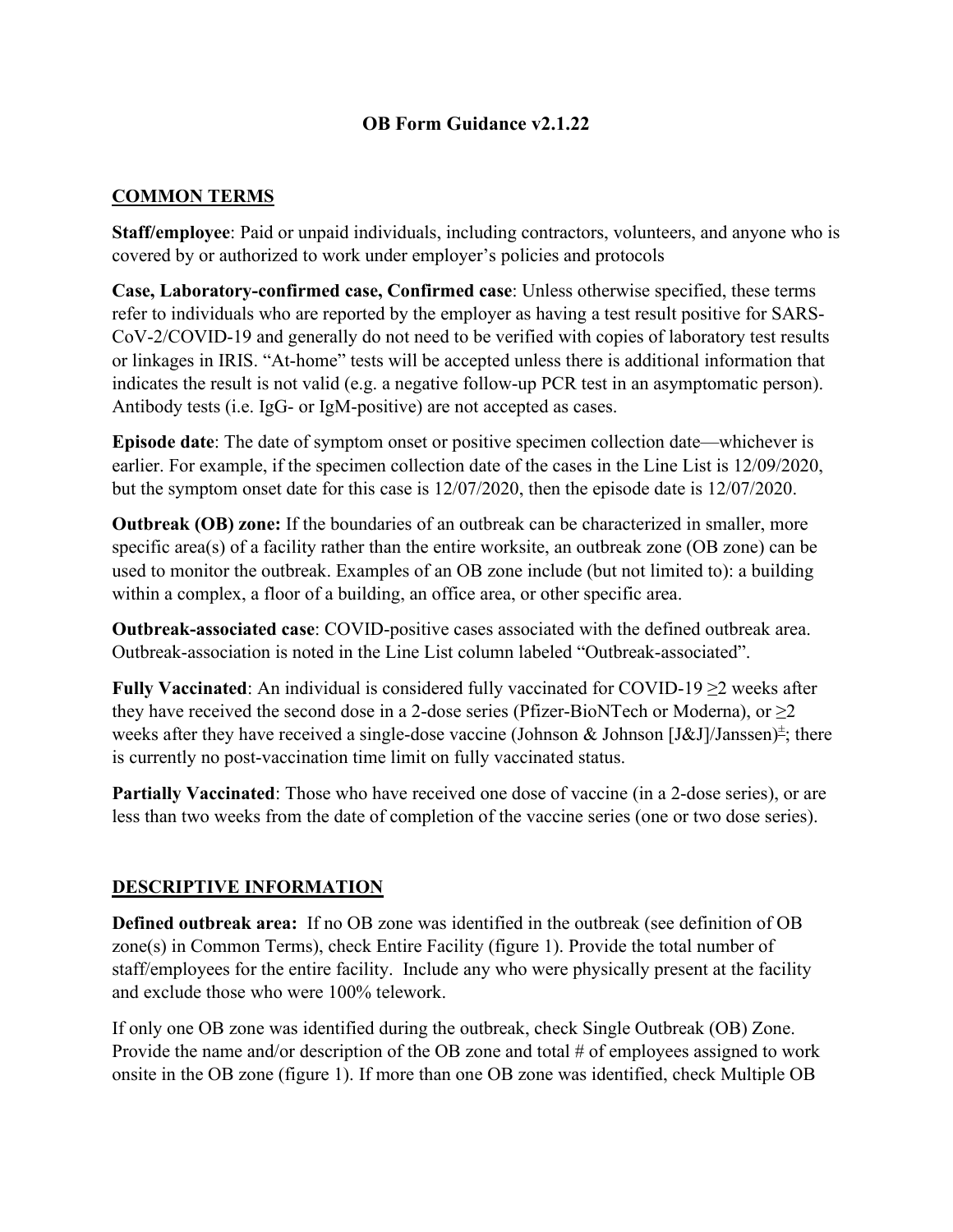zones (figure 2). Descriptive information for the OB zones can be provided in the Multiple OB Zones Details section.

| <b>DESCRIPTIVE INFORMATION</b>         |                                                                                                                                                                                                  |  |  |
|----------------------------------------|--------------------------------------------------------------------------------------------------------------------------------------------------------------------------------------------------|--|--|
| Defined outbreak area: Entire facility | Total # of staff/employees onsite<br>Single Outbreak (OB) zone<br>Name and description of OB zone<br>Total # of staff/employees onsite in OB zone<br>Multiple OB zones, describe in table below. |  |  |

*Figure 1*

**Multiple OB Zones Details, if applicable** (figure 2): If more than one OB zone was identified for the outbreak, information can be provided in this table. For outbreaks in which the defined outbreak area is the entire facility or limited to only one OB zone, this section can be left blank. For each OB zone identified, enter the name and/or description of the OB zone and corresponding number of onsite employees and number of laboratory-confirmed cases. If there are more than three OB zones, additional zones can be described in Remarks.

| <b>DESCRIPTIVE INFORMATION</b>                                                                                                                                                                                                                        |                             |                           |
|-------------------------------------------------------------------------------------------------------------------------------------------------------------------------------------------------------------------------------------------------------|-----------------------------|---------------------------|
| Defined outbreak area:<br><b>Entire facility</b><br>Total # of staff/employees onsite<br>Single Outbreak (OB) zone<br>Name and description of OB zone<br>Total # of staff/employees onsite in OB zone.<br>Multiple OB zones, describe in table below. |                             |                           |
| Multiple OB Zones Details, if applicable. If more than one OB zone was identified, provide information below. Otherwise leave blank.                                                                                                                  |                             |                           |
| <b>Name and/or Description</b>                                                                                                                                                                                                                        | # of Staff/Employees Onsite | # of COVID-Positive Cases |
| OB Zone #1:                                                                                                                                                                                                                                           |                             |                           |
| OB Zone #2:                                                                                                                                                                                                                                           |                             |                           |
| OB Zone #3:                                                                                                                                                                                                                                           |                             |                           |
| Total # of staff/employees onsite in all OB<br>zones (Add rows):                                                                                                                                                                                      |                             |                           |
| <b>Additional Outbreak Information</b>                                                                                                                                                                                                                |                             |                           |

Figure 2

**Total # of staff/employees onsite in all OB zones**: Add the total # of staff/employees onsite across all OB zones in an outbreak with multiple OB zones.

**Earliest date a case was present at facility:** Refers to the earliest date that any outbreakassociated case was present at the worksite facility while infectious (figure 3). Investigator should verify whether the earliest case(s) worked during the 2 days they were infectious prior to their episode onset as these days may include weekends, holidays, and non-working shifts.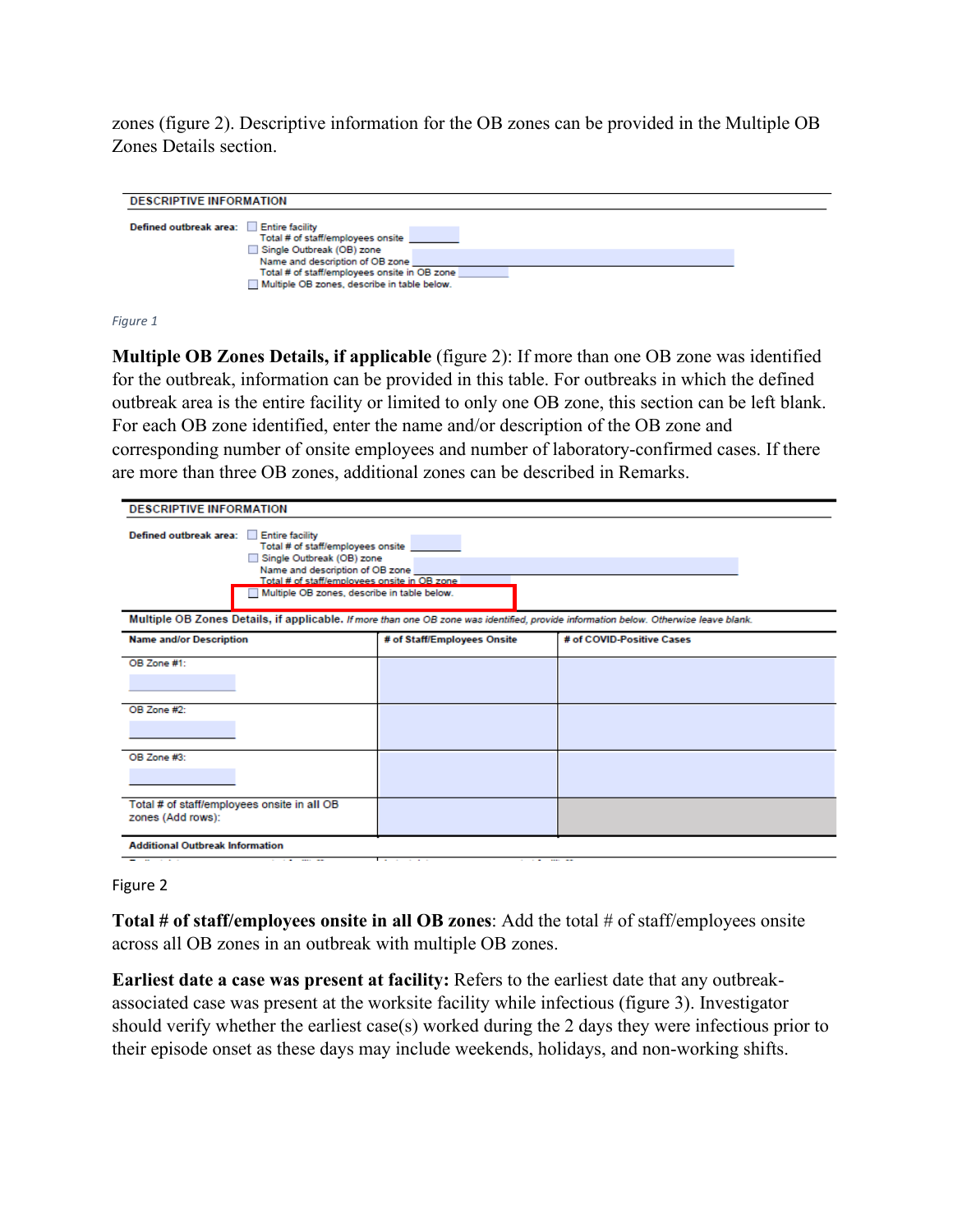**Latest date a case was present at facility**: Refers to the latest date that any outbreak-associated case was present at the worksite facility while infectious (figure 3). Investigator must review data in the Line List column labeled "Last day present at facility" to determine this date.

**Date of first/last case**: Enter first and last episode dates of outbreak-associated cases (figure 3). (i.e. cases marked "Yes" in Line List column labeled "Outbreak-Associated Case"). In IRIS, Date of onset in the Outbreak tab is the Date of first case (figure 4).

| <b>Additional Outbreak Information</b>                                                                                                                                             |                                                                                   |                           |  |  |  |
|------------------------------------------------------------------------------------------------------------------------------------------------------------------------------------|-----------------------------------------------------------------------------------|---------------------------|--|--|--|
| Earliest date a case was present at facility":                                                                                                                                     | Latest date a case was present at facility"":                                     |                           |  |  |  |
|                                                                                                                                                                                    |                                                                                   |                           |  |  |  |
| Date of first case <sup>**</sup> :                                                                                                                                                 | Total # of non-staff associated with outbreak estimated to<br>Date of last case": |                           |  |  |  |
|                                                                                                                                                                                    |                                                                                   | be at risk, if available: |  |  |  |
|                                                                                                                                                                                    |                                                                                   |                           |  |  |  |
| "Refers to COVID-positive cases that are associated with the defined outbreak area (OB zone or facility) and present at facility during their infectious period. Use earliest date |                                                                                   |                           |  |  |  |
| available of specimen collection date or onset date of outbreak-associated case.                                                                                                   |                                                                                   |                           |  |  |  |

*Figure 3*

| Outbreak                             | <b>COVID OB Details</b> | <b>Facility</b>                    | <b>Additional Notes</b> |                     |                                         |
|--------------------------------------|-------------------------|------------------------------------|-------------------------|---------------------|-----------------------------------------|
| *# of Cases                          | <b>Outbreak Number</b>  | * Disease                          |                         | * Facility Type     |                                         |
| IB<br>$\times$                       | OB2021878               | Novel Coronavirus 2019 (nCoV-2019) |                         | ◡∥                  | Health Facility (.) Non-Health Facility |
| * Location                           |                         |                                    | Date of Onset           | <b>Date Created</b> | Date Closed                             |
| <b>Buffalo Exchange Santa Monica</b> |                         | 区<br>الجلال                        | 04/17/2021              | 廳<br>04/29/2021     | 疅<br>W                                  |
| * District                           |                         | Investigator                       |                         | <b>Priority</b>     |                                         |

*Figure 4*

The Date of last confirmed staff located in the COVID OB Details tab is usually the Date of last case (figure 5). If the last case of the outbreak is non-staff this will be a different date.

 $\overline{\phantom{a}}$ 

|                                                                                                                                                        | <b>Staff Health Information</b>                                   |
|--------------------------------------------------------------------------------------------------------------------------------------------------------|-------------------------------------------------------------------|
| Date of last symptomatic stat<br>04/22/2021<br>Date of last confirmed staff<br>04/23/2021<br>Last date confirmed staff worked DRAFT - Do Not Use<br>W. | <br>------<br><b>HHV</b><br>------<br><b>TERRIT</b><br><b>HH-</b> |
| # oumntamatic staff                                                                                                                                    | # etaff toetad for COMD 10                                        |

*Figure 5*

**Total # of non-staff associated with facility estimated to be at risk**: If available, enter any third-party entities who are not employed at facility (e.g., vendors, customers, clients) but who interacted with facility employees and known to have been exposed (figure 3). For example, a client was known to have a meeting with an employee case while infectious. This number is not entered into IRIS.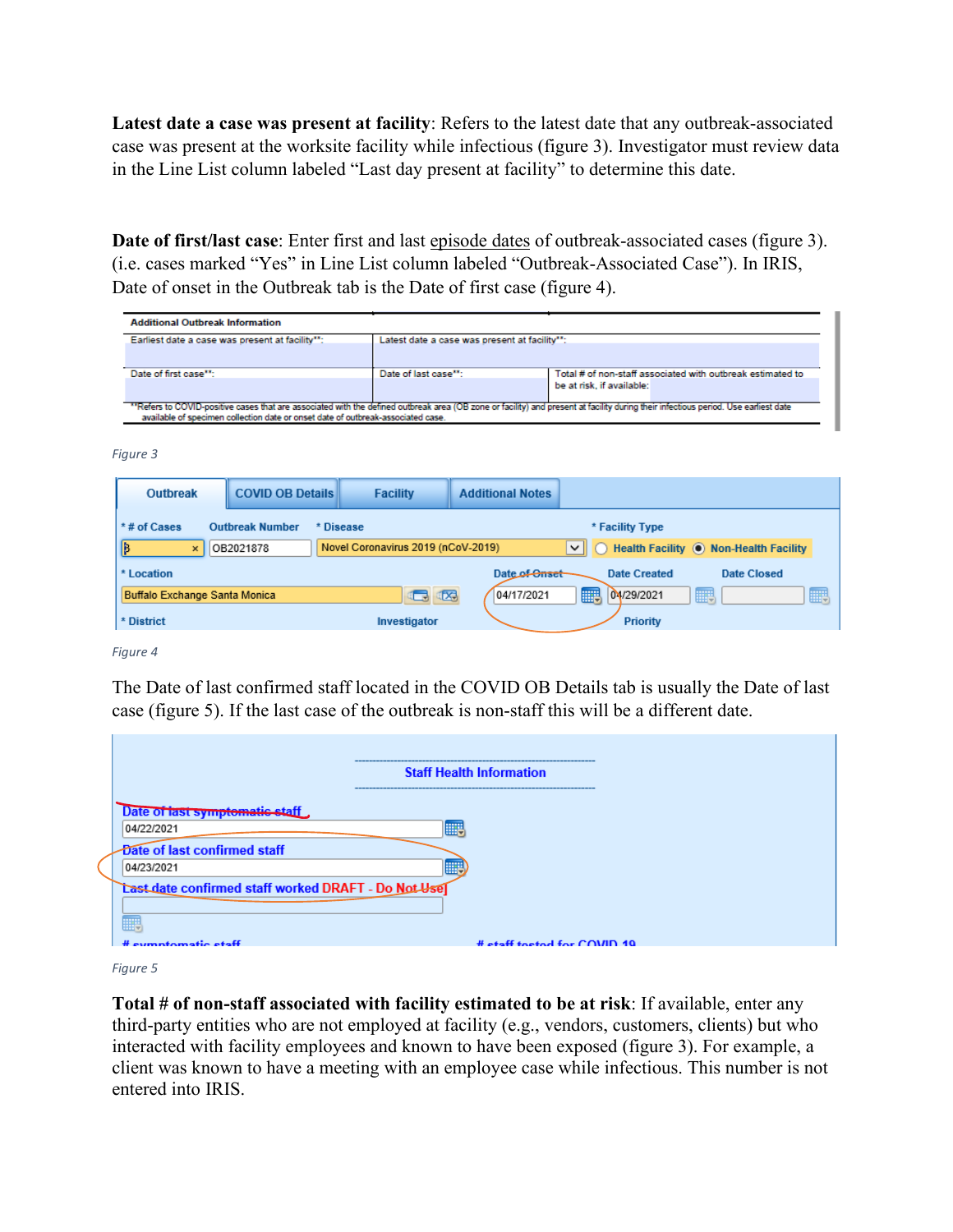**Outbreak-Associated Cases (table)**: Enter # tested positive, # cases reported symptoms, # hospitalized, # died, # fully vaccinated, and # boosted among those with "Yes" in the "Outbreak-Associated" column (figure 6). These numbers can be tabulated from data available in the Line List. It is not required to verify descriptive data for all confirmed cases (e.g. # hospitalization, # died, etc). Enter case counts separately for staff and each type of non-staff. Non-staff counts and # cases reported symptoms do not need to be entered in IRIS (figure 7). Additionally, in IRIS, # hospitalized staff (symptomatic and confirmed) is the # hospitalized among confirmed staff, and # deaths among staff (any) does not need to be completed.

| Outbreak-Associated Cases. Note: This can refer to the entire facility or OB zone(s) in total and would not include all cases in the facility if an OB zone(s)<br>was identified. |                   |                              |                |        |                                                          |           |
|-----------------------------------------------------------------------------------------------------------------------------------------------------------------------------------|-------------------|------------------------------|----------------|--------|----------------------------------------------------------|-----------|
|                                                                                                                                                                                   | # tested positive | # cases reported<br>symptoms | # hospitalized | # died | # fully<br>vaccinated                                    | # boosted |
| Staff/employees                                                                                                                                                                   |                   |                              |                |        |                                                          |           |
| Non-staff: Specify type #1                                                                                                                                                        |                   |                              |                |        |                                                          |           |
| Specify type #2                                                                                                                                                                   |                   |                              |                |        |                                                          |           |
| Specify type #3                                                                                                                                                                   |                   |                              |                |        |                                                          |           |
| <b>Total (Add rows)</b>                                                                                                                                                           |                   |                              |                |        |                                                          |           |
| # suspected cases (i.e. not<br>tested and NOT to be included<br>in case counts)                                                                                                   | Staff:            | Non-staff:                   |                |        | Total # cases in facility reported during investigation: |           |
| <b>Reported OB-Associated</b>                                                                                                                                                     | Total #:          |                              |                |        |                                                          |           |

*Figure 6*

| <u>the set</u><br># symptomatic staff<br>0 | # staff tested for COVID-19<br>12                                                                    |
|--------------------------------------------|------------------------------------------------------------------------------------------------------|
|                                            | # staff CONFIRMED with COVID-19                                                                      |
|                                            | # hospitalized staff (symptomatic and confirmed)                                                     |
|                                            | <b># deaths among staff (any)</b>                                                                    |
|                                            |                                                                                                      |
|                                            | # deaths among staff CONFIRMED with COVID-19<br><b>Deal Joelle Joell (News DOD DOD JDIE ID COURD</b> |

*Figure 7*

**# suspected cases (i.e. not tested and NOT to be included in case counts)**: Enter the number of cases associated with the facility who presented with symptoms suggestive of COVID-19 or were diagnosed with COVID-19 but no testing information was available (e.g. patient did not seek testing). Enter case counts separately for staff and total non-staff. These numbers are not entered in IRIS.

**Total # cases in facility reported during investigation:** Enter the total # of staff/employees the employer reported who tested positive for COVID-19. This is the number of cases listed in the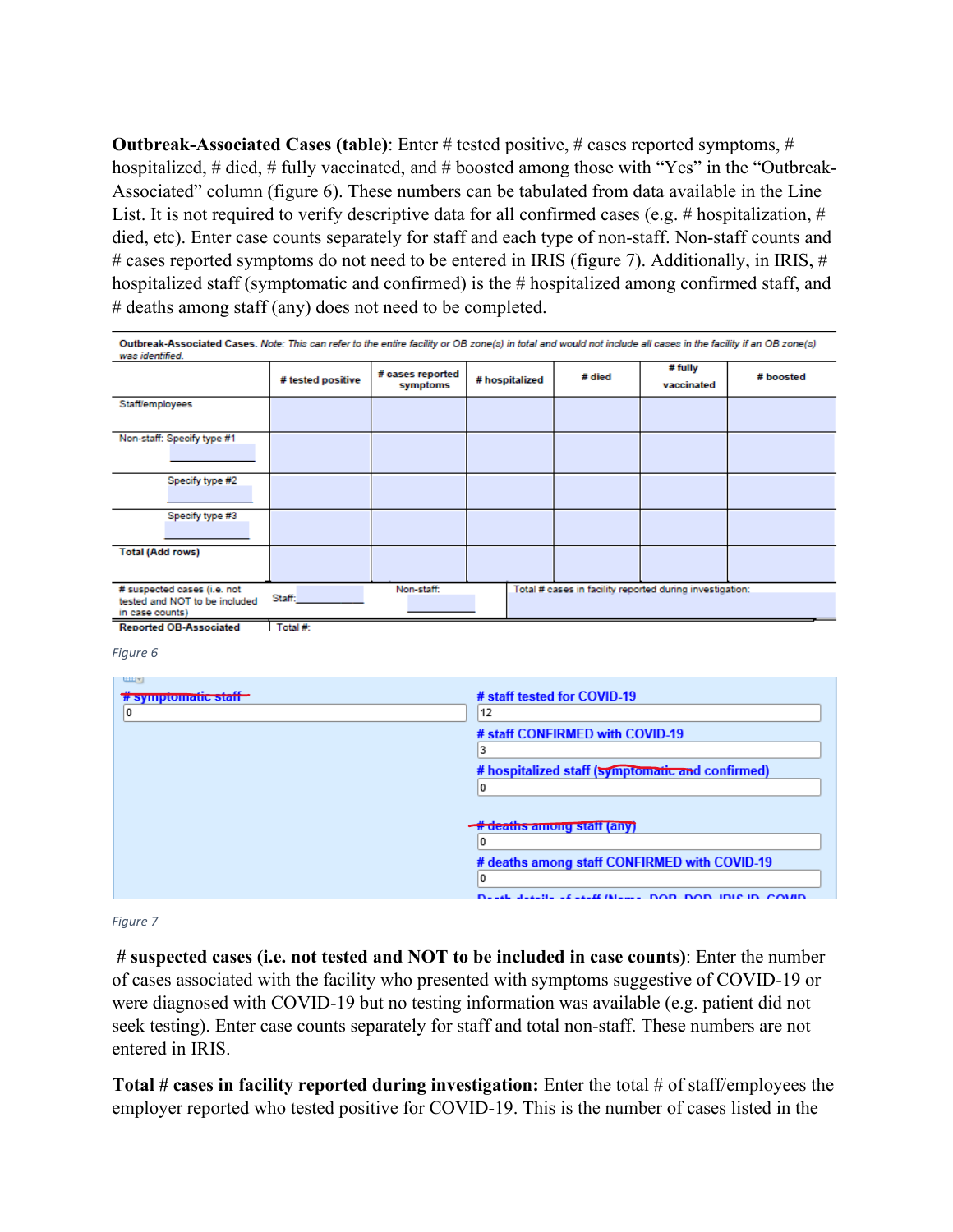Case Line List and may be different than the total  $\#$  of cases in the outbreak if cases such as when cases occurred outside of the OB zone(s).

**Reported OB-Associated Cases Not Linked in IRIS, Total #**: Enter the total # of outbreakassociated cases who could not be located in IRIS for linking to the outbreak after a thorough search of patient identifiers (figure 8).

# **Reason(s) Not Linked**

**# Missing lab reports**: Enter the # of Los Angeles County residents not linked to the outbreak who could not be located in IRIS or are known to have missing lab reports per investigation. This includes cases who had only negative lab reports in IRIS.

**# Out of county residence**: Enter the # of cases with out of county residential addresses AND could not be located in IRIS.

**# Other reason**: Enter the # of cases that could not be located in IRIS or unable to be linked for other reasons. Specify the reason.

| <b>Reported OB-Associated Cases</b>           | Total #:                           |  |  |
|-----------------------------------------------|------------------------------------|--|--|
| Not Linked in IRIS                            |                                    |  |  |
| Reason(s) Not Linked   # Missing lab reports: |                                    |  |  |
|                                               | # Out of County residence:         |  |  |
|                                               | Specify reason:<br># Other reason: |  |  |
|                                               | # Unknown:                         |  |  |

*Figure 8*

# **TESTING INFORMATION**

**Worksite testing program**: Note whether the facility was already implementing a testing program for screening employees prior to the outbreak and describe the program (e.g. monthly mass testing using at home PCR kits, weekly antigen test screening at point of entry, etc) (figure 9).

**Response testing**: Note whether facility implemented additional testing in response to identification of the outbreak by LACDPH and describe what kind of testing was conducted (e.g. targeted testing of close contacts, mass testing, other, etc). If mass testing was conducted, specify frequency. If no additional testing was conducted after the outbreak was identified, explain.

**Total # staff tested**: Enter the number of staff that were tested throughout the course of investigation. If staff were tested more than once, count only once. In IRIS, enter this number in SECTION 3 - INVESTIGATIONAL COUNTS of COVID OB Details tab (figure 10).